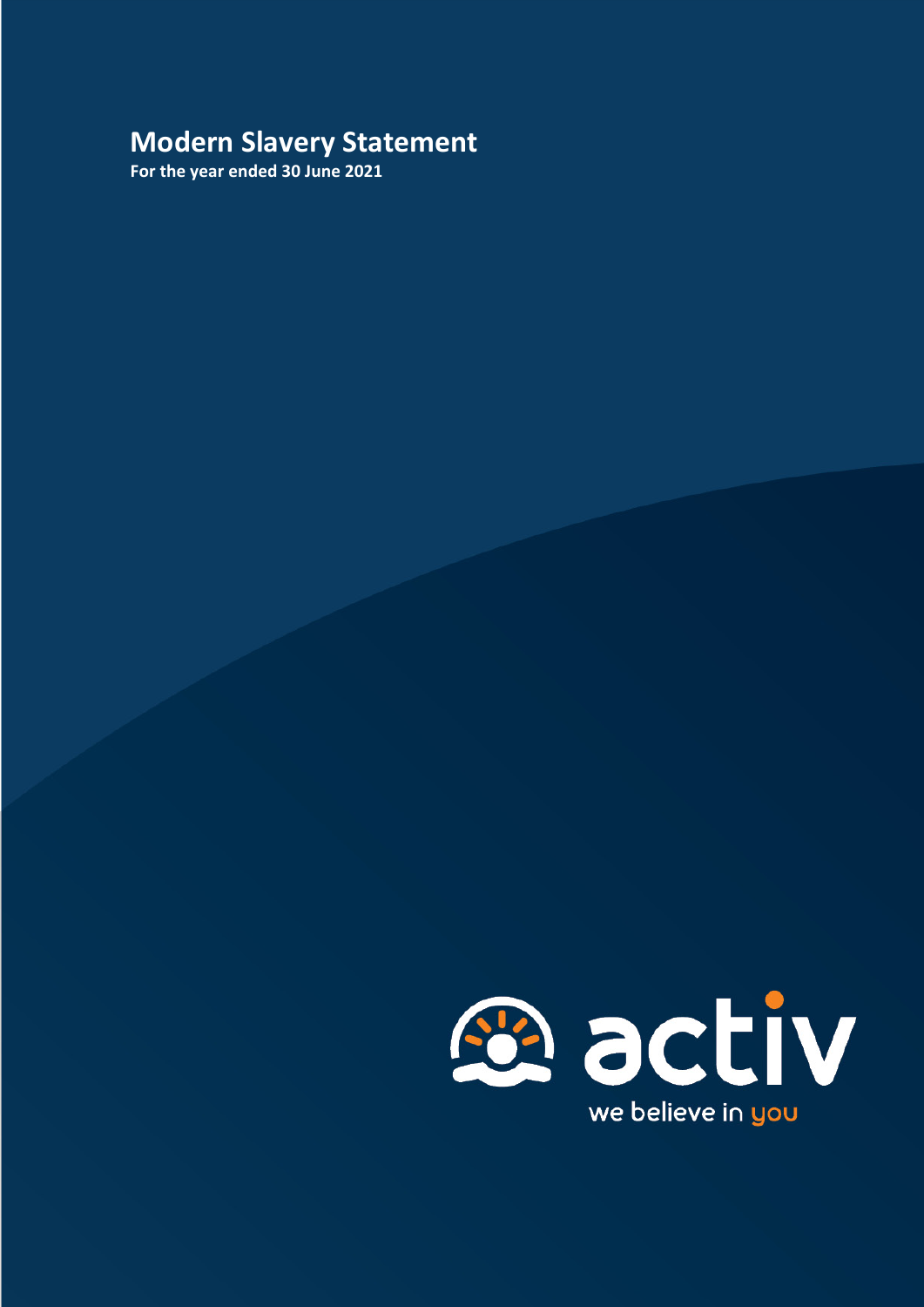

#### **Introduction**

This is the second Modern Slavery Statement ("Statement") for Activ Foundation Incorporated ("Activ"), as Activ is required to comply with the *Modern Slavery Act 2018* (Cth) ("Act"). Activ's first Modern Slavery Statement was submitted to the Regulator on the 30th of March 2021. This Statement covers the reporting period from 1 July 2020 to 30 June 2021 ("FY21"). The term 'Modern Slavery' in this statement has the same meaning given in the Act.

Activ understands the importance of its customers, employees and the broader communities in which it works and wishes to ensure that its service delivery and business practices are ethical and sustainable.

Activ recognises its role and responsibility to seek to safeguard the human rights of its customers who live with intellectual disability. It is entirely consistent with that focus for Activ to recognise and take steps to safeguard the human rights of the people who participate in its supply chain. This Statement explains what Activ is doing to address Modern Slavery risks in its operations and supply chain.

#### **Our Structure**

Activ is a Western Australian not-for-profit organisation incorporated under the *Associations Incorporations Act 2015* (WA). Activ did not have any active subsidiary entities in FY21.

Activ has been supporting people living with disability since 1951 and is a leading provider of individualised services for people living with intellectual disability in Western Australia.

The Board of Directors is the ultimate decision-making body of Activ and is responsible for its overall governance. The Board delegates day-to-day operational management and decision-making to the Executive team.

The Chief Executive Officer has responsibility for oversight of Activ's risk and compliance obligations, including in relation to Modern Slavery reporting.

#### **Our Operations**

Activ works across Western Australia to enable people living with disability to pursue the life they choose. We deliver services and provide support at over 100 locations to people in the greater Perth Metropolitan area as well as in Albany, Geraldton, Kalgoorlie and the South West region. Activ has no operations outside of Western Australia.

Activ has approximately 2,500 employees and volunteers and supports around 1,800 individuals living with intellectual disability and their families. Our strategy is to deliver proven pathways to independence for people living with intellectual disability.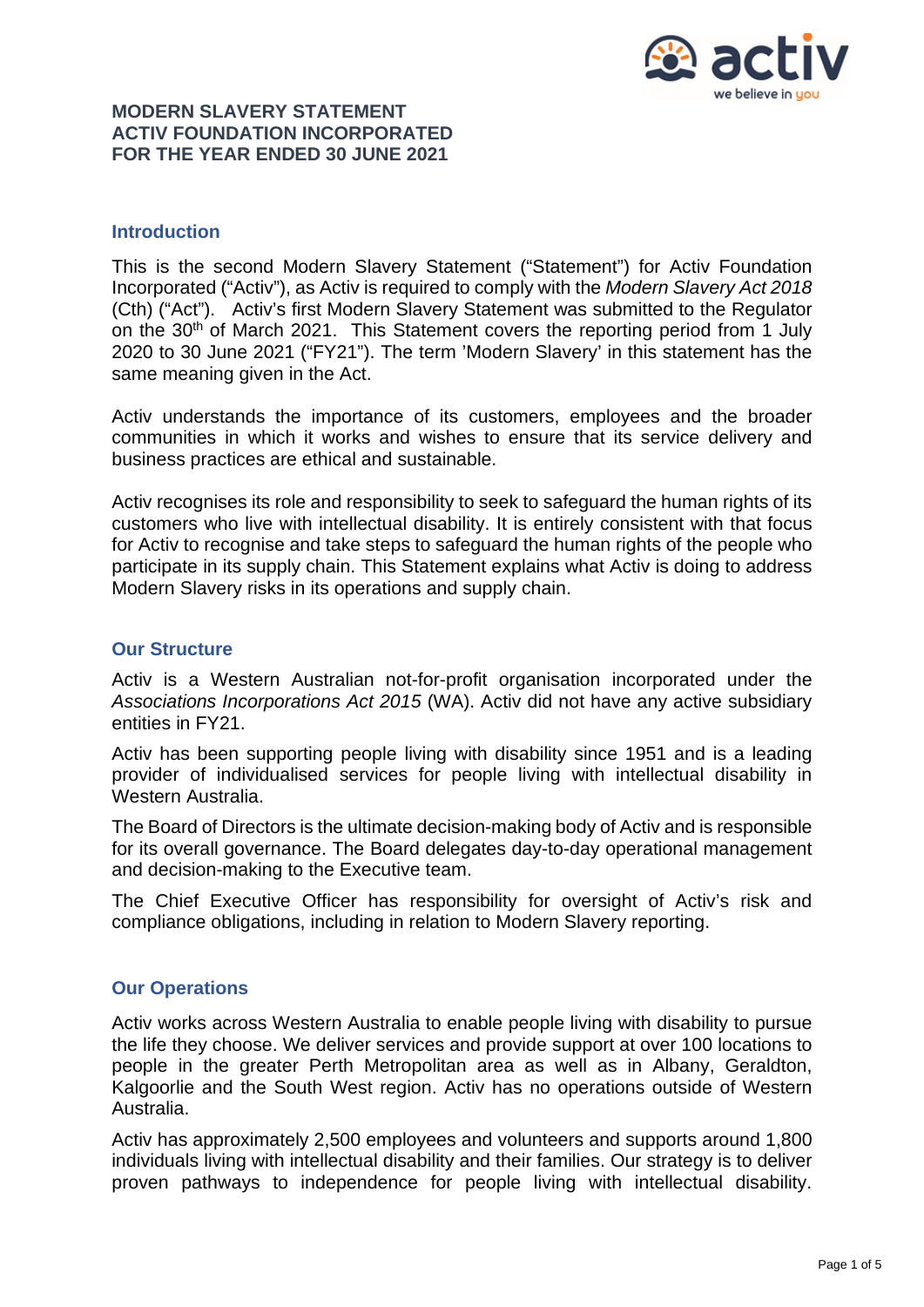

We support people to live their own lives, set new goals and reach new milestones through services, including:

- Permanent and short-term accommodation
- Community Support and Engagement
- Employment
- Education & Training
- Behaviour Support

We provide meaningful employment to more than 1,000 people living with disability across metropolitan and regional Western Australia through our Employment Services, Property Care and Administrative businesses. Supported employees have opportunities to be part of a commercial operation and to develop skills in diverse areas such as:

- Timber manufacturing
- Product packaging
- Industrial services
- Property care and horticulture
- Administration

## **Our Policies**

Activ's Code of Conduct and Ethics (the "Code") sets the expectations for how Activ's people live and breathe the organisation's values and meet its aims and responsibilities as a disability services provider.

The Code applies to everyone – staff, employees, volunteers, work experience placements, managers, Directors of Activ and contractors – and sets a clear standard of what we expect in Activ-related activities. Activ's Code provides a practical set of requirements to help staff make decisions in their day-to-day work and outlines what is expected of, and the rights of, staff while working at Activ.

Activ has in place a suite of operational policies, of which all of them ultimately have an objective of ensuring that universally recognised human rights are safeguarded. Activ also has a Modern Slavery Policy and Supplier Code of Conduct in place to further support the recognition of human rights and safeguards.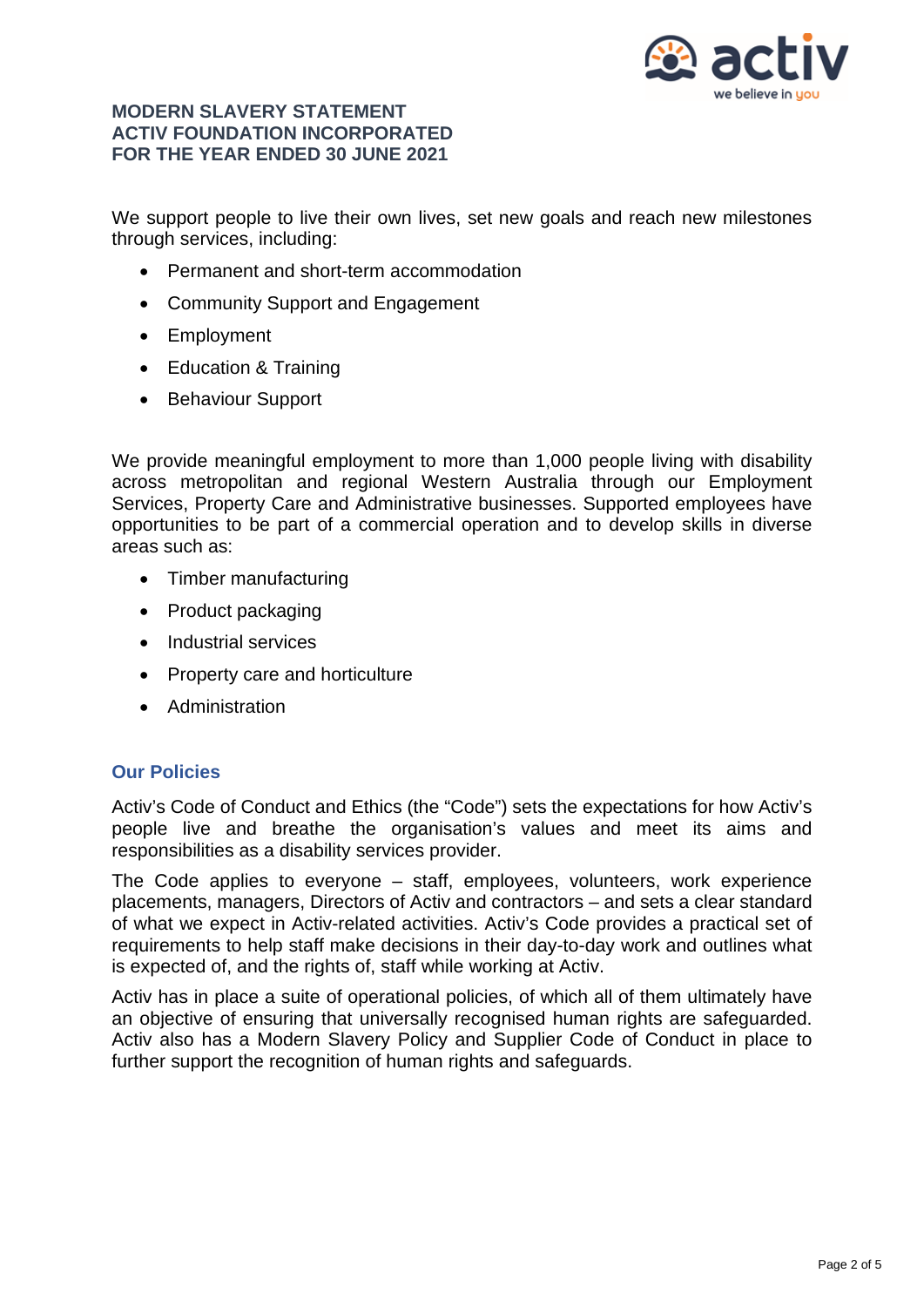

# **Our Suppliers**

To support and facilitate its operations Activ purchases both goods and services from third party suppliers worldwide.

The goods Activ purchases include:

- Goods that are purchased to be transformed and then sold to customers, such as timber for Activ's timber manufacturing operations which is used to produce items such as pallets, crates and furniture.
- Goods that are purchased for use in providing services, such as plant and equipment used to provide property care and horticulture services or consumables used in providing industrial or administration services.
- Services that are purchased by Activ include information and communication technology services, engagement of temporary personnel, transport and logistics services and professional services.
- International suppliers who principally supply information and communication technology services.

While Activ purchases from suppliers who are based in Australia and overseas, its suppliers are predominately located in Australia and are Australian owned and operated and so are generally less likely to engage in practices that would constitute Modern Slavery. Activ has assessed that it purchases from its suppliers who operate in sectors, and supply goods and services, that on the whole present a lower Modern Slavery risk.

## **Actions to Assess and Address Modern Slavery Risks**

For the FY20 reporting period Activ had formed a Modern Slavery Working Group ("MSWG") to oversee the creation of Activ's first Modern Slavery Statement. Since then this function moved to the Governance & Risk ("G&R") department to commence with the embedding of the Modern Slavery mitigation strategies throughout the organisation.

## *Supply Chain Scoping*

G&R assessed Activ's supply chain by identifying all suppliers, their location and the value of spend during FY21. Activ applied a risk-based approach to assessing the identified group of suppliers. There were 29 Australian based suppliers (who represent over 63% of our annual expenditure) surveyed for the risk of their exposure to Modern Slavery practices. Activ did not survey suppliers that have a Modern Slavery Statement available on the regulator's (Australian Border Force) website.

The survey focused on the supplier's Modern Slavery reporting requirements, policies and procedures, identification and mitigation of risk, employee awareness and training, supply chain exposure, HR/IR recruitment practices and overall compliance with the Act.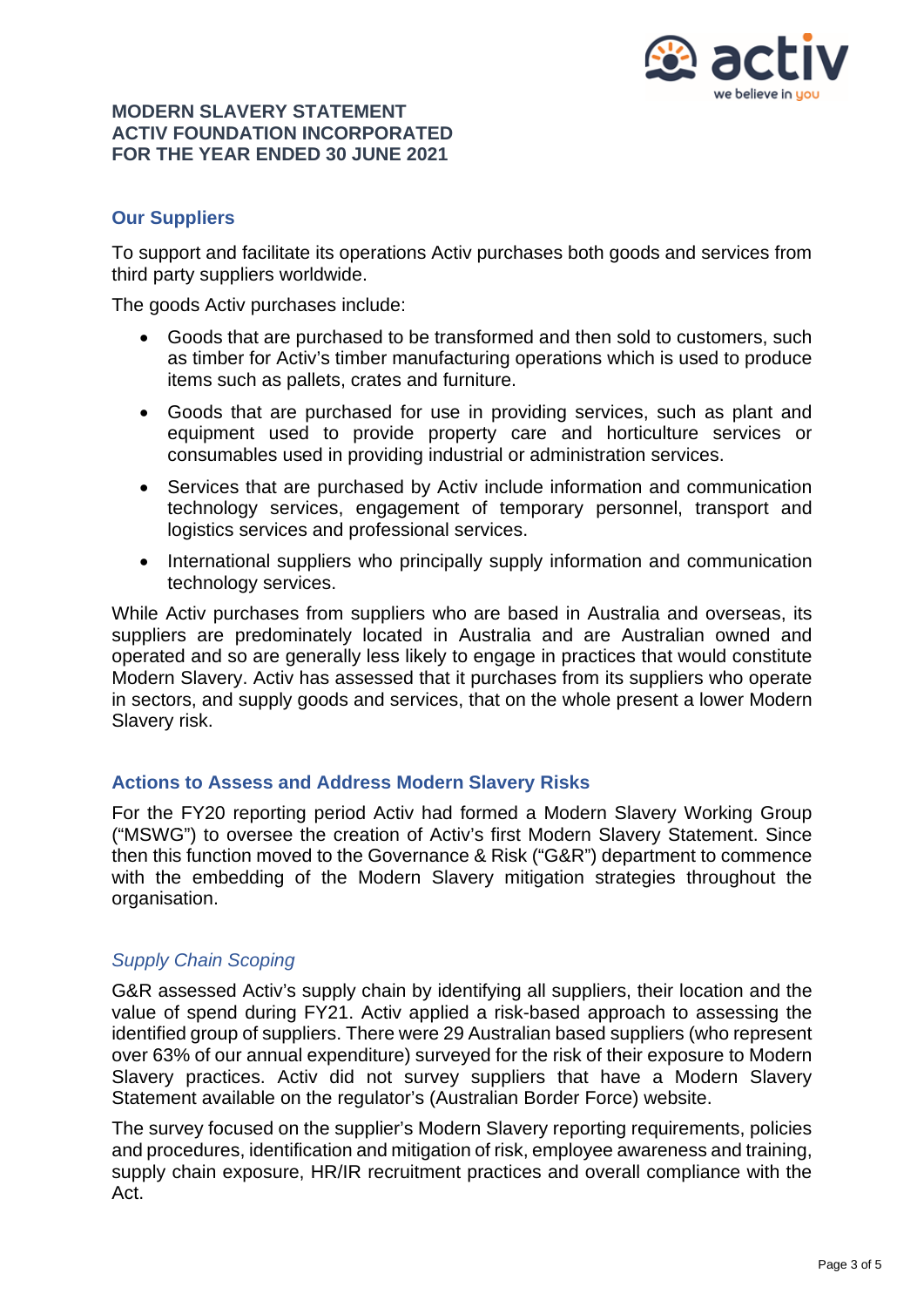

#### *Risk Assessment*

A detailed review of the responses from our suppliers or their publicly available statements was conducted by G&R. Most Australian suppliers are specialised providers requiring highly skilled staff who are therefore likely to be well paid and have good working conditions, and we have assessed them as having a lower risk of Modern Slavery practices. International providers were mostly unaware of the Australian legislative requirements. Through our engagement we have increased these suppliers' awareness of their responsibilities and we are working in partnership with these suppliers to help them understand their obligations. This has formed part of our mitigation steps to reduce any risk of Modern Slavery practices.

#### *Mitigation Steps*

Of those suppliers who responded to our survey or whose Modern Slavery statements we have reviewed, no Modern Slavery risks were identified that would warrant mitigation steps.

We will continue to follow up on the suppliers that did not respond to our survey or for whom we have been unable to identify and review Modern Slavery statements. As a mitigation step Activ is committed to suspending any further services from a particular supplier if we identify for that supplier any specific potential risks of exposures to Modern Slavery practises. Activ will also work with unresponsive organisations to ensure they understand their responsibilities towards Modern Slavery.

From the knowledge Activ has gained and risk assessment steps we have undertaken, Activ has taken several steps to manage its risk by:

- ongoing monitoring of Modern Slavery practices by G&R;
- requesting suppliers to complete a survey to identify any modern slavery risks:
- reviewing each Modern Slavery Statement relevant to our supply chain on the regulator's website;
- ongoing assessment of the risk of modern slavery practices within Activ's supply chain; and
- embedding the Supplier Code of Conduct that will assist suppliers to understand the Modern Slavery practices they should apply in their own operations and supply chain and any matters they should report to Activ.

#### *Measuring Effectiveness*

Activ's focus for its second Modern Slavery reporting period has been to better embed Modern Slavery Awareness within our supply chains and operations.

Activ is committed to when any instances of Modern Slavery are detected in its operations or supply chain, to document and record such cases, prioritise investigation, remedy the situation and undertake corrective actions.

In FY21 Activ increased the Modern Slavery review of its suppliers to 63% of overall expenditure (compared with 60% in 2020).

In addition, Activ will review on a periodic basis its relevant policies and procedures through the lens of seeking to effectively mitigate Modern Slavery risks.